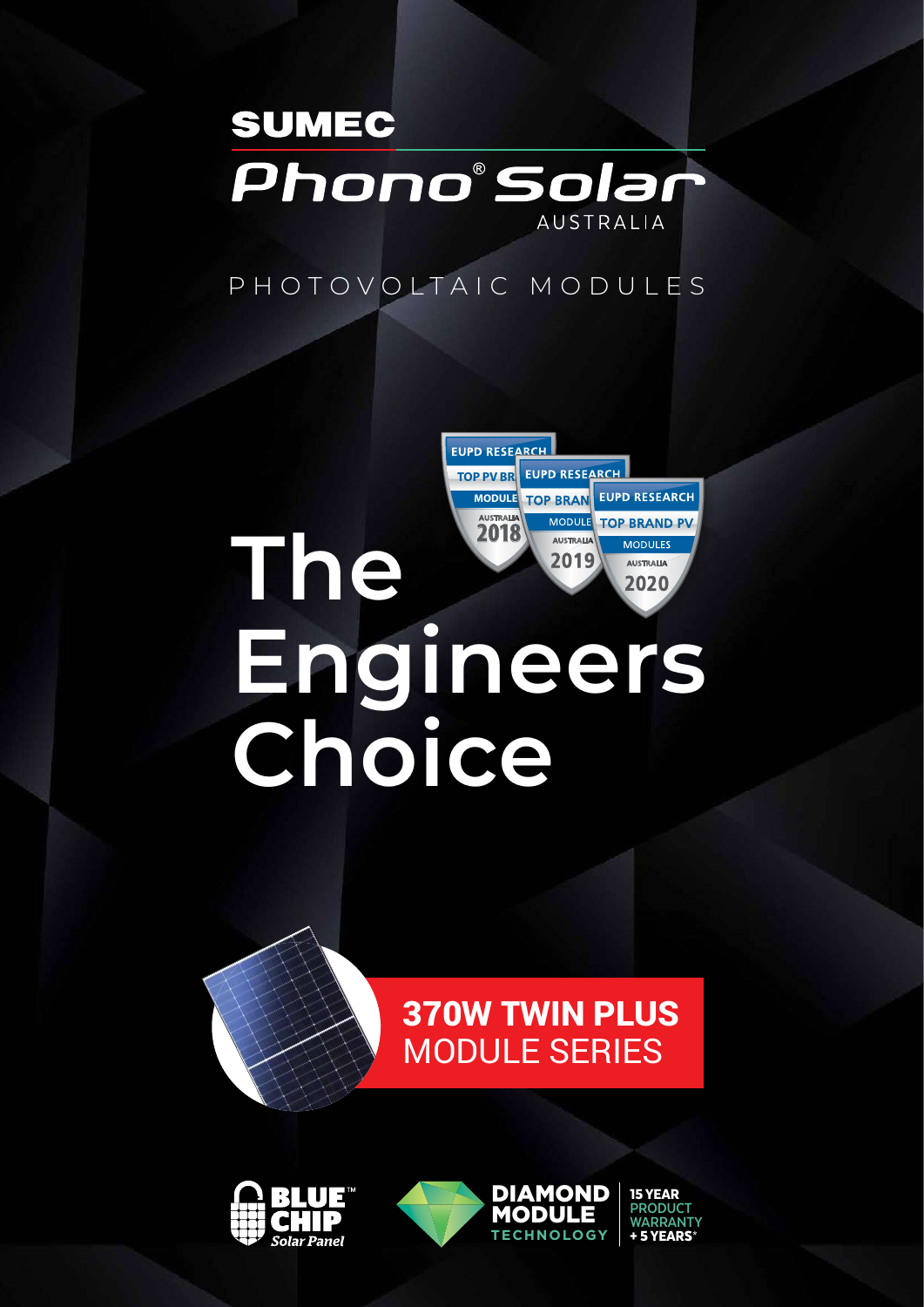

# 40+ YEARS OF EXPERIENCE

### **1978**

Sumec starts business

### **2010**

Phono Solar first sell solar panels in Australia

Diamond Module Technology is pioneered

### **2018**

Phono re-brands to Sumec Phono Solar

### **2019**

Introduction of Market Leading 15 Year Product Warranty

> 2019 **TOP PERFORMING PANEL**

 $55557$ 

## **2020**

New manufacturing facility opens for production

15 + 5 Year Optional Residential Product Warranty Coverage\*

We have invested in a brand new, state of the art, manufacturing line and are proud to introduce our latest Diamond Module Technology and leading Warranty to the Australian market.

President Zhao, Sumec Phono Solar

BLOOMBERG **TIER 1** BRAND

TIER'

# ADVANCED **DIAMOND MODULE** TECHNOLOGY



OWNED BY **FORTUNE 500** GLOBAL COMPANY



SCAN CODE TO WATCH VIDEO

EUPD RESEARCH **TOP BRAND PV** 

2020

TOP PV BRA **MODULES** 2018

MODULES 2019

**EUPD RESEA**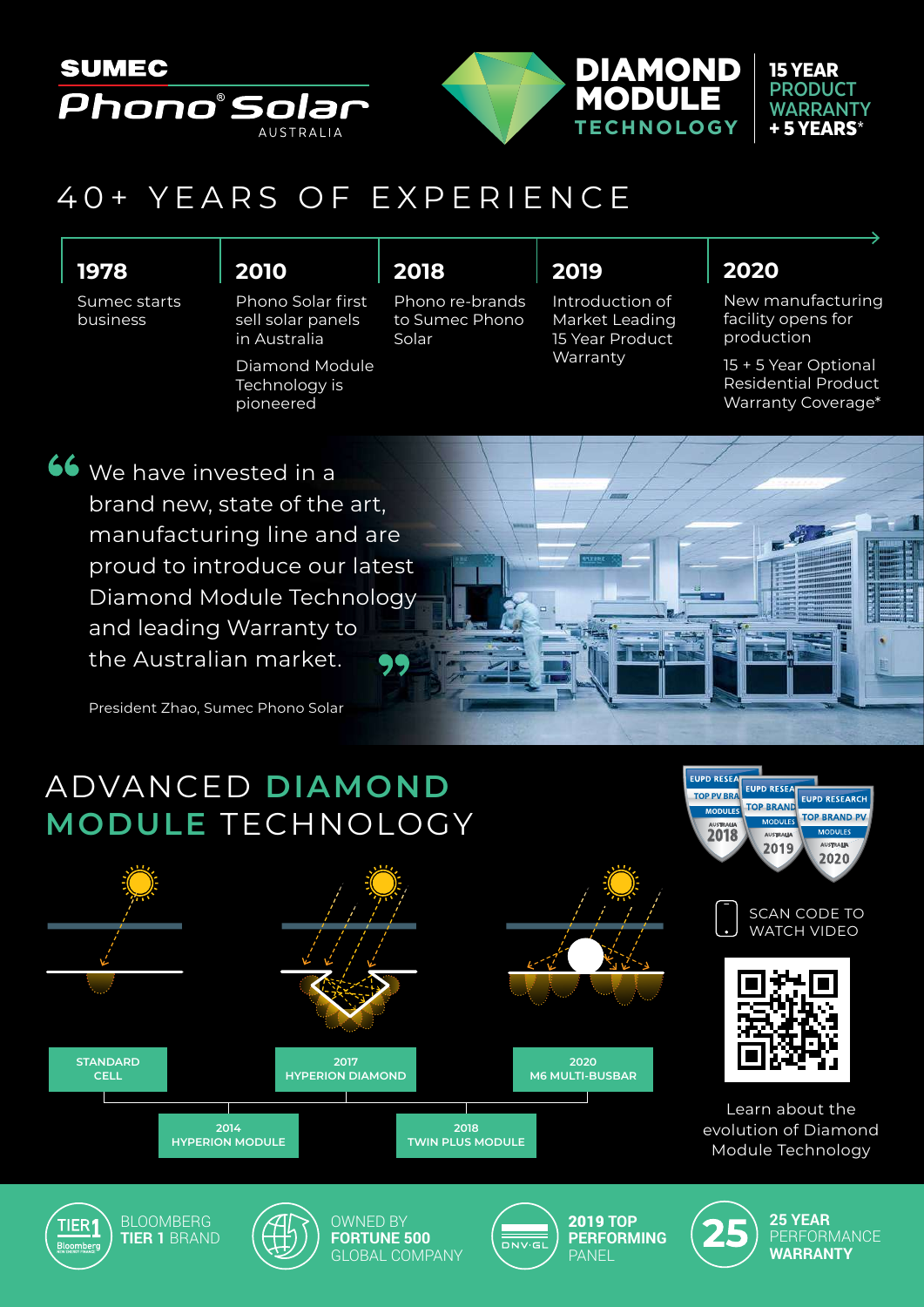



Ò

9Ū

n

аŪ

ñ



 $H +$ 

02 O

 $002$ 

 $02<sub>0</sub>$  $20n$ 

 $000$ 

ö

'n



# ö **DIAMOND MODULE TECHNOLOGY** TWIN PLUS SERIES:

Standard 15 Year Product Warranty

Available with Optional 5 Year Residential Seal and Hot Spot Extended Warranty Coverage\*

Outstanding Module Efficiency **PRODUCT** 

Salt Mist Certified (Level 6)

Built Tough - Cyclone Tested for the NT ne



**AUSTRALIAN OFFICE** AND REPRESENTATION



**SUMEC PHONO SOLAR AUSTRALIA**

15 YEAR **PRODUCT WARRANTY** + 5 YEARS**\***

Level 35, Tower One, 100 Barangaroo Ave, Sydney, AUSTRALIA TEL: 02 8114 4516 **www.phonosolar.com.au**

 $\mathbb{Z}_2$ + 5 YEARS**\***

'n

**120**

Ø

ä  $\overline{2}$  $\overline{0}$ ø  $\overline{0}$ 

n ß

0 n  $\overline{0}$ 'n  $\overline{0}$ 0 ñ

Ō

Ø

CELLS

PHONO SOLAR INTERNATIONAL (SUMEC) No. 1 Xinghuo Rd., Nanjing Hi-tech Zone, Nanjing, CHINA **www.phonosolar.com**